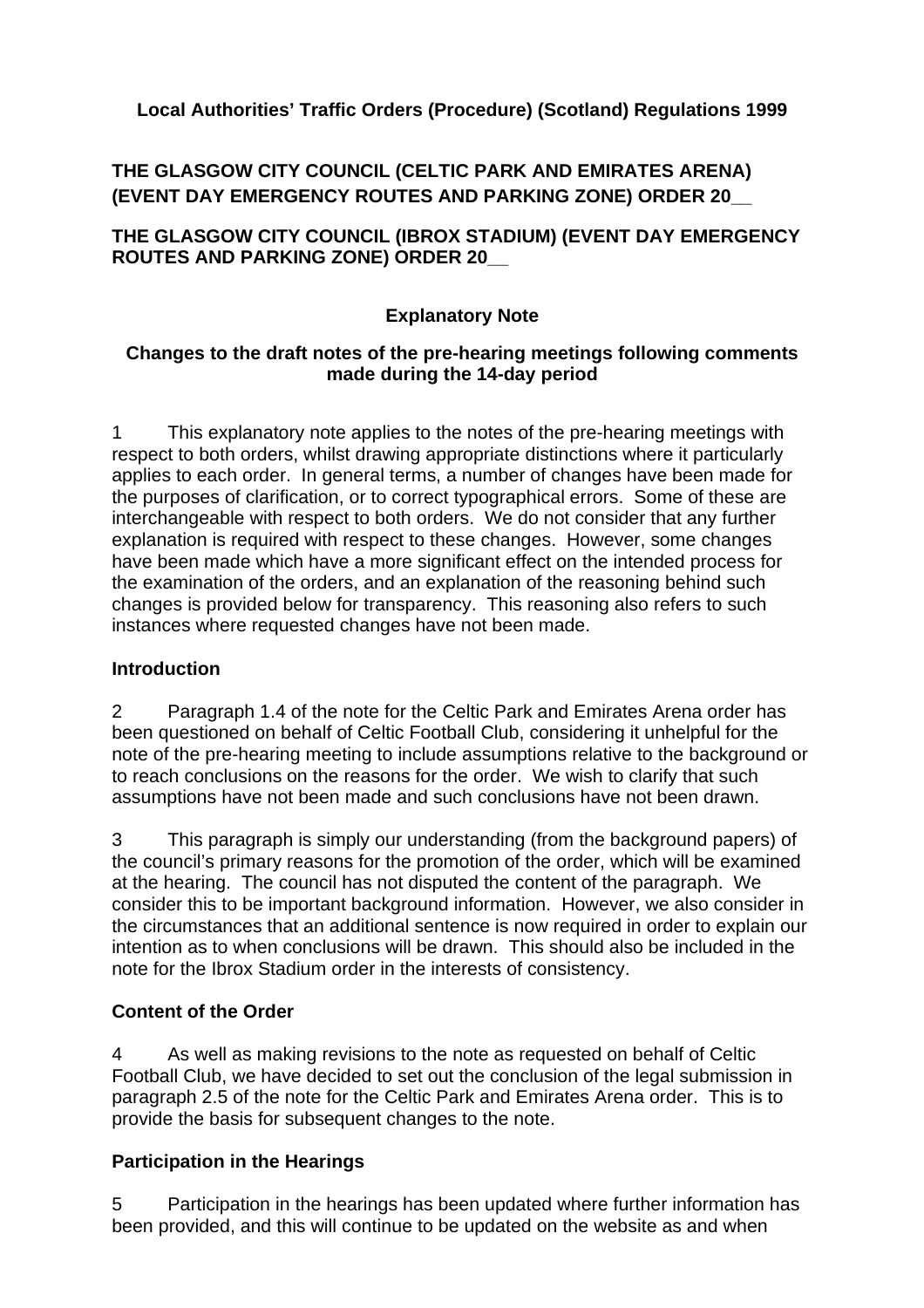more information becomes available. The participation of ScotRail and other public transport providers has been updated (paragraph 5.10). Public safety will be included when examining the capacity of public transport (paragraph 5.8).

6 A comment has been made with respect to the Ibrox Stadium order that the stadium is in Council Ward 5, and that no local members from that ward intend to participate in the hearing. We would also mention that with respect to the Celtic Park and Emirates Arena order, no local council members have stated their intention to participate in the hearing.

7. We do not consider that it is necessary for us to specifically request the participation of local council members in either hearing, but following the note of the pre-hearing meetings, and the notification of the hearings in the local newspaper in due course, should any additional local council members wish to participate in the hearing, accommodation will be made for this.

8 We would clarify that with respect to the 3 community councils' participation in the hearing for the Ibrox Stadium order, all of these community councils will be submitting statements on behalf of residents within their respective areas. Our understanding is that that none of these community councils wish to work together in presenting evidence to the hearing.

## **Statements and Documents**

## Indicative timeline for statements

9 We have considered the comments made on behalf of Celtic Football Club, and have decided on balance to accept that it would be more logical, and would be more in the combined interests of all parties, to run the periods for addressing the legal challenge and the preparation of statements consecutively rather than concurrently. This takes into account comments received from the council on this matter. Fully addressing the legal challenge would include our consideration of the legal challenge and the council's response, our recommendations to the council on the matter, and the subsequent decision of the council. The preparation of statements would only commence after all necessary action has been taken following the outcome of the legal challenge, and if and when the council determines that the examination process should continue.

10 We recognise that continuing with the preparation of statements whilst the legal challenge is being progressed may be counter-productive if the challenge is successful. This is largely because the result of a successful outcome to the challenge (paragraph 2.5 of the note) would be a suspension of the examination process for a considerable period of time. Addressing the legal challenge as a preliminary matter would also focus the council's resources as appropriate on that matter without simultaneously having to progress the hearing statement. The outcome of the legal challenge would determine whether the examination should proceed with the programme of statements, or whether, firstly, a revised order would be the subject of a further notification and objection period under the regulations.

11. However, we do not accept the statement on behalf of Celtic Football Club that the current programme would, if adopted, assume the outcome of the legal challenge. Our consideration of the legal challenge will be strictly based solely on the case put forward by both parties. Whether or not the preparation of statements has commenced would have no effect whatsoever on the outcome of the challenge.